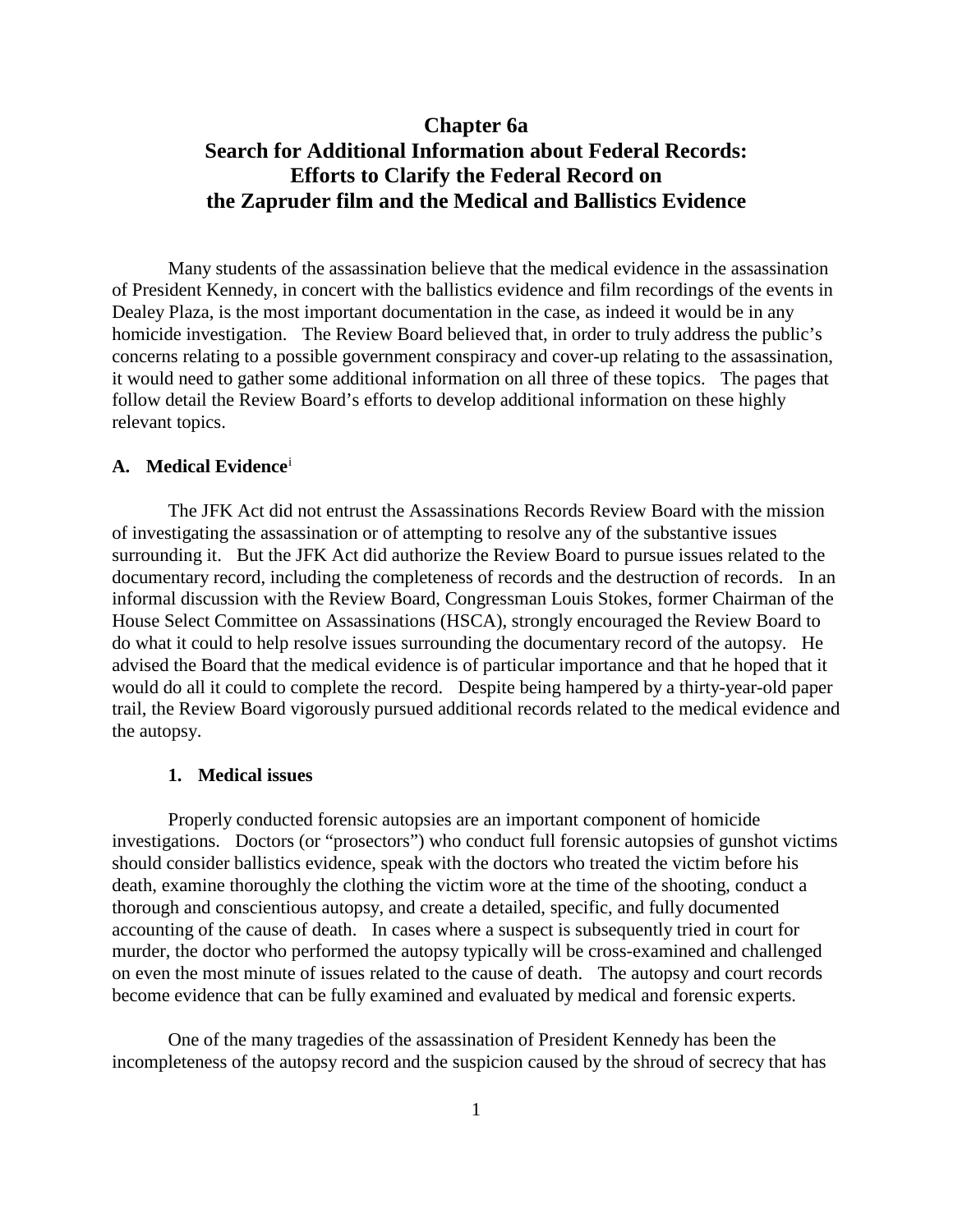surrounded the records that do exist. Although the professionals who participated in the creation and the handling of the medical evidence may well have had the best of intentions in not publicly disclosing information – protecting the privacy and the sensibilities of the President's family – the legacy of such secrecy ultimately has caused distrust and suspicion. There have been serious and legitimate reasons for questioning not only the completeness of the autopsy records of President Kennedy, but the lack of a prompt and complete analysis of the records by the Warren Commission.

Among the several shortcomings regarding the disposition of the autopsy records, the following points illustrate the problem. First, there has been confusion and uncertainty as to whether the principal autopsy prosector, Dr. James J. Humes, destroyed the original draft of the autopsy or if he destroyed notes taken at the time of the autopsy. Second, the autopsy measurements were frequently imprecise and sometimes inexplicably absent. Third, the prosectors were not shown the original autopsy photographs by the Warren Commission, nor were they asked enough detailed questions about the autopsy or the photographs. Fourth, the persons handling the autopsy records did not create a complete and contemporaneous accounting of the number of photographs nor was a proper chain of custody established for all of the autopsy materials. Fifth, when Dr. Humes was shown some copies of autopsy photographs during his testimony before the HSCA, he made statements that were interpreted as suggesting that he had revised his original opinion significantly on the location of the entrance wound. These shortcomings should have been remedied shortly after the assassination while memories were fresh and records were more readily recoverable.

The first step taken by the Review Board in regard to the medical evidence was to arrange for the earliest possible release of all relevant information in the Warren Commission and HSCA files. Prior to the passage of the JFK Act, the files from the HSCA contained numerous medical records that had never been released to the public. After the JFK Act came into effect, but before the Review Board was created, NARA released many of these records. Once the Review Board staff was in place in November 1994, it attempted to identify all remaining records that appeared to be connected to the medical evidence and arranged for their prompt release. All of these records were sent to NARA by early 1995 without redactions and without postponements.

The Review Board queried several government entities about possible files related to the autopsy, including the Bethesda National Naval Medical Center, the Armed Forces Institute of Pathology, the military services, the Naval Photographic Center, the Senate Select Committee on Intelligence (for Church Committee Records), and the President John F. Kennedy Library. The Review Board also attempted to contact all former staff members of the House Select Committee on Assassinations. With the exception of the autopsy photographs and x-rays, which are exempt from public disclosure under the JFK Act, the Review Board has now arranged for the release of *all* governmental records related to the autopsy. There are no other restricted records related to the autopsy of which the Review Board is aware.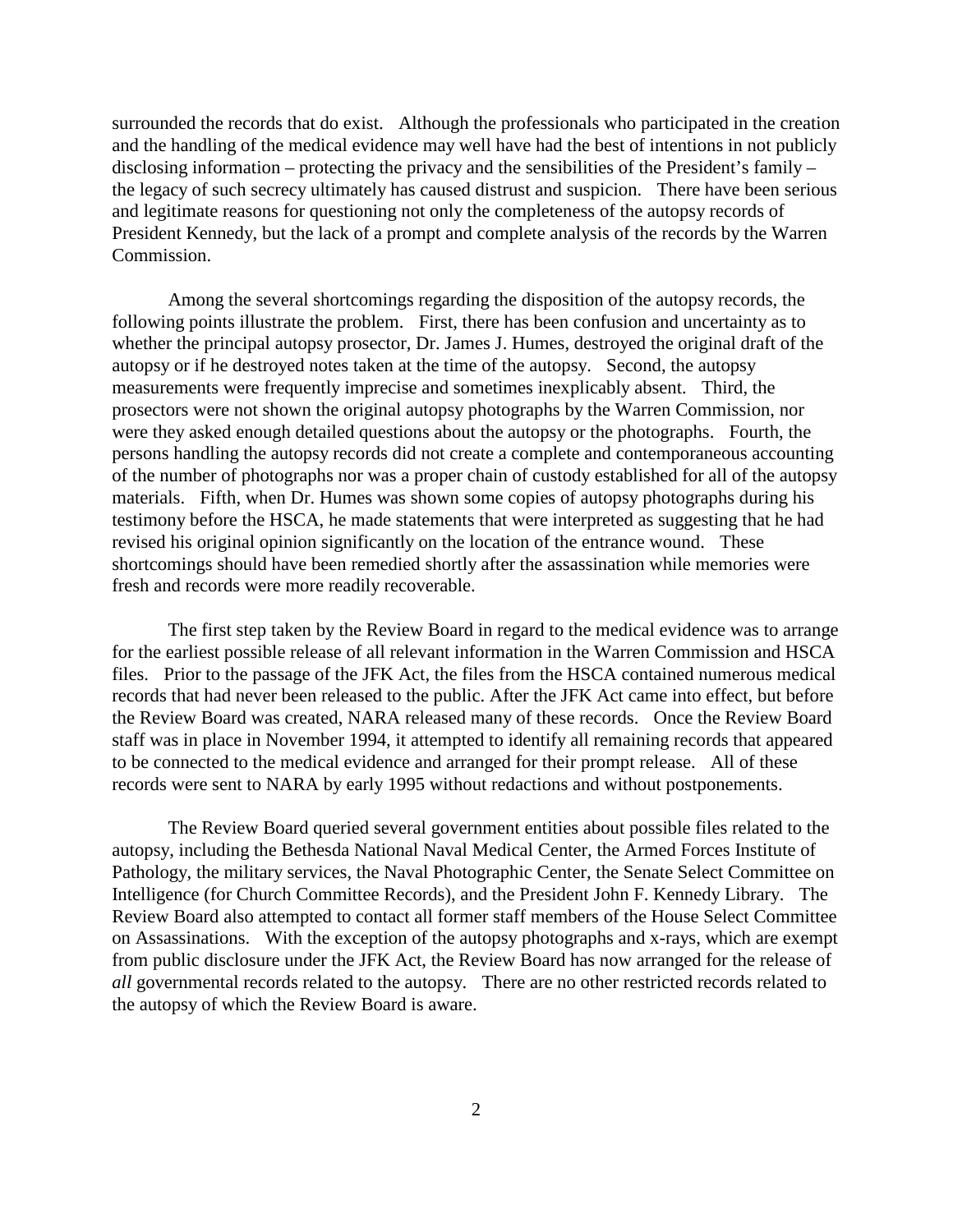The Review Board's search for records thereupon extended to conducting informal interviews of numerous witnesses, taking depositions under oath of the principal persons who created autopsy records, and arranging for the digitizing of the autopsy photographs.

There were many notable successes resulting from the Board's work, a few of which may briefly be mentioned here. With the generous and public-spirited cooperation of Kodak, NARA, the FBI, and a representative of the Kennedy family, the Review Board was able to provide secure transportation to ship the autopsy photographs to Rochester, New York, to be digitized on the best digital scanner in the world. The digitized images will be capable of further enhancement as technology and science advance. The digitizing should also provide assistance for those who wish to pursue the question whether the autopsy photographs were altered.<sup>[ii](#page-7-1)</sup> The Review Board also was able to identify additional latent autopsy photographs on a roll of film that had (inaccurately) been described as "exposed to light and processed, but showing no recognizable image." Again with the generous cooperation of Kodak, the latent photographs were digitized and enhanced for further evaluation. These digitized records have already been transferred to the JFK Collection at NARA.

On another front, through painstaking staff efforts, the Review Board was able to locate a new witness, Ms. Saundra Spencer, who worked at the Naval Photographic Center in 1963. She was interviewed by phone and then brought to Washington where her deposition was taken under oath in the presence of the autopsy photographs. Ms. Spencer testified that she developed post-mortem photographs of President Kennedy in November 1963. In another deposition under oath, Dr. Humes, one of the three autopsy prosectors, finally acknowledged under persistent questioning – in testimony that differs from what he told the Warren Commission – that he had destroyed both his notes taken at the autopsy and the first draft of the autopsy report. Autopsy prosector Dr. "J" Thornton Boswell, in an effort to clarify the imprecision in the autopsy materials, marked on an anatomically correct plastic skull his best recollection of the nature of the wounds on the President's cranium. The autopsy photographer, Mr. John Stringer, in painstaking and detailed testimony, explained the photographic procedures he followed at the autopsy and he raised some questions about whether the supplemental brain photographs that he took are those that are now in NARA. His former assistant, Mr. Floyd Riebe, who had earlier told several researchers that the autopsy photographs had been altered based upon his examination of photographs that have been circulating in the public domain, re-evaluated his earlier opinion when shown the actual photographs at NARA.

Perhaps the most challenging aspect of the Review Board's work on the medical evidence was the preparation and taking of the depositions of the principal persons with knowledge about the autopsy and autopsy records. Although conducting such work was not required by the JFK Act, the Review Board sought to obtain as much information as possible regarding the documentary record. Accordingly, it identified all of the still-living principal persons who were involved in the creation of autopsy records and brought them to NARA. For the first time, in the presence of the original color transparencies and sometimes first-generation black-and-white prints, the witnesses were asked questions about the authenticity of the photographs, the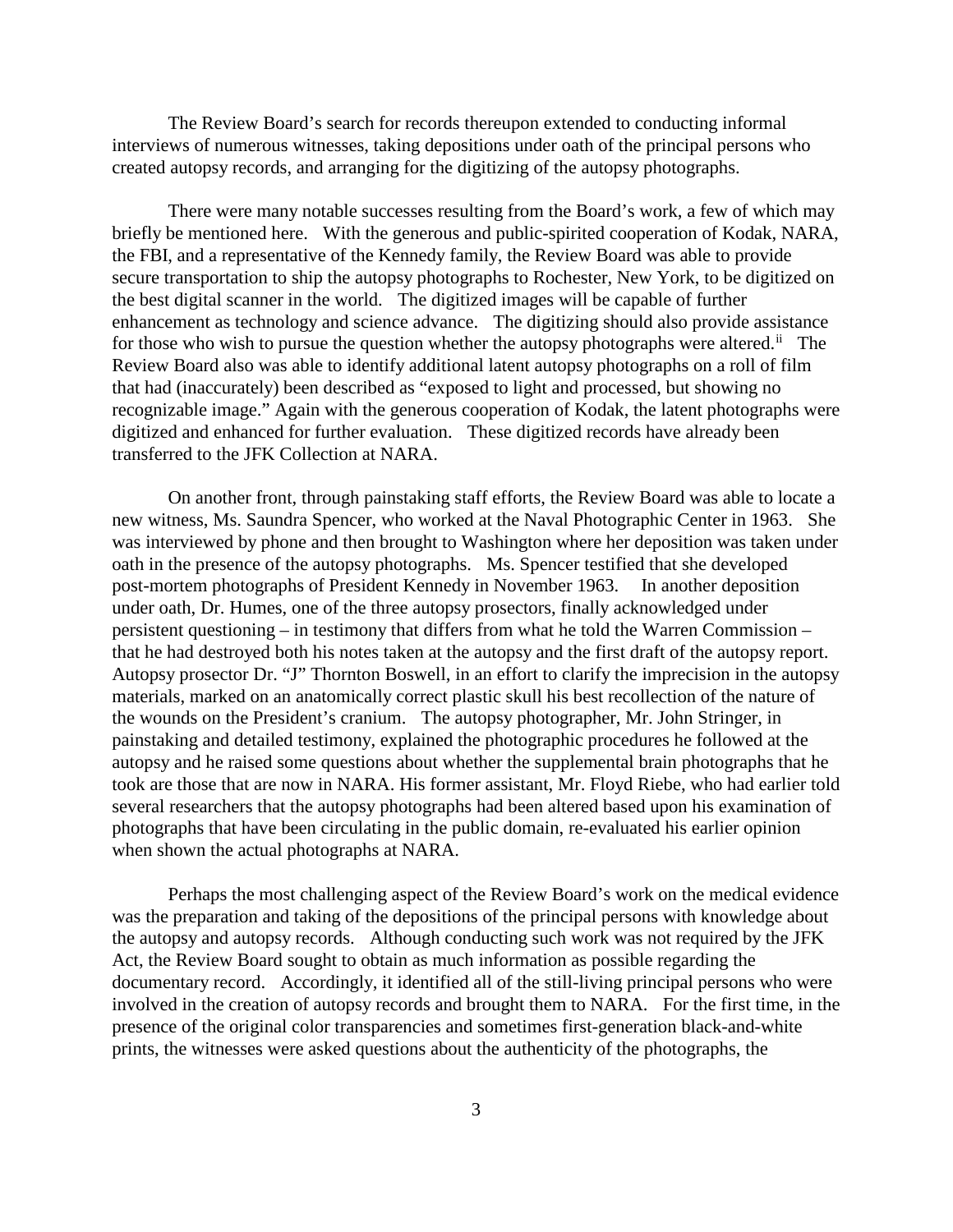completeness of the autopsy records, the apparent gaps in the records, and any additional information in their possession regarding the medical evidence. The witnesses came from as far away as Switzerland (Dr. Pierre Finck) and as close as Maryland (Dr. Boswell). The questions were placed to the personnel in a straightforward but pointed manner. There was no attempt made to trick the witnesses, although they were asked questions, when appropriate, about prior inconsistent statements. In conducting the depositions, the Review Board staff sought to approach the questioning in a professional manner and without prejudging the evidence or the witnesses.

There were three closely related problems that seriously impeded the Review Board's efforts to complete the documentary record surrounding the autopsy: a cold paper trail, faded memories, and the unreliability of eyewitness testimony. An example of the cold paper trail comes from Admiral George Burkley, who was President Kennedy's military physician and the only medical doctor who was present both during emergency treatment at Parkland Memorial Hospital and at the autopsy at Bethesda Naval Hospital. In the late 1970s, at the time of the HSCA's investigation, Dr. Burkley, through his attorney, suggested that he might have some additional information about the autopsy. Because Dr. Burkley is now deceased, the Review Board sought additional information both from his former lawyer's firm and from Dr. Burkley's family. None agreed to supply any additional information.

Memories of course fade over time. A very important figure in the chain-of-custody on the autopsy materials, and the living person who perhaps more than any other would have been able to resolve some of the lingering questions related to the disposition of the original autopsy materials, is Robert Bouck of the Secret Service. At the time he was interviewed he was quite elderly and little able to remember the important details. Similarly, the records show that Mr. Carl Belcher, formerly of the Department of Justice, played an important role in preparing the inventory of autopsy records. He was, however, unable to identify or illuminate the records that, on their face, appear to have been written by him.

Finally, a significant problem that is well known to trial lawyers, judges, and psychologists, is the unreliability of eyewitness testimony. Witnesses frequently, and inaccurately, believe that they have a vivid recollection of events. Psychologists and scholars have long-since demonstrated the serious unreliability of peoples' recollections of what they hear and see. One illustration of this was an interview statement made by Dr. Robert Grossman, one of the treating physicians at Parkland. He explained that he was in Trauma Room Number 1 with the President. He recounted how he observed the First Lady wearing a white dress. Of course, she was wearing a pink suit, a fact known to most Americans. The inaccuracy of Dr. Grossman's recollection probably says little about the quality of the doctor's memory, but it is revealing of how the memory works and how cautious one must be when attempting to evaluate eyewitness testimony.

The deposition transcripts and other medical evidence that were released by the Review Board should be evaluated cautiously and prudently by the public. Often the witnesses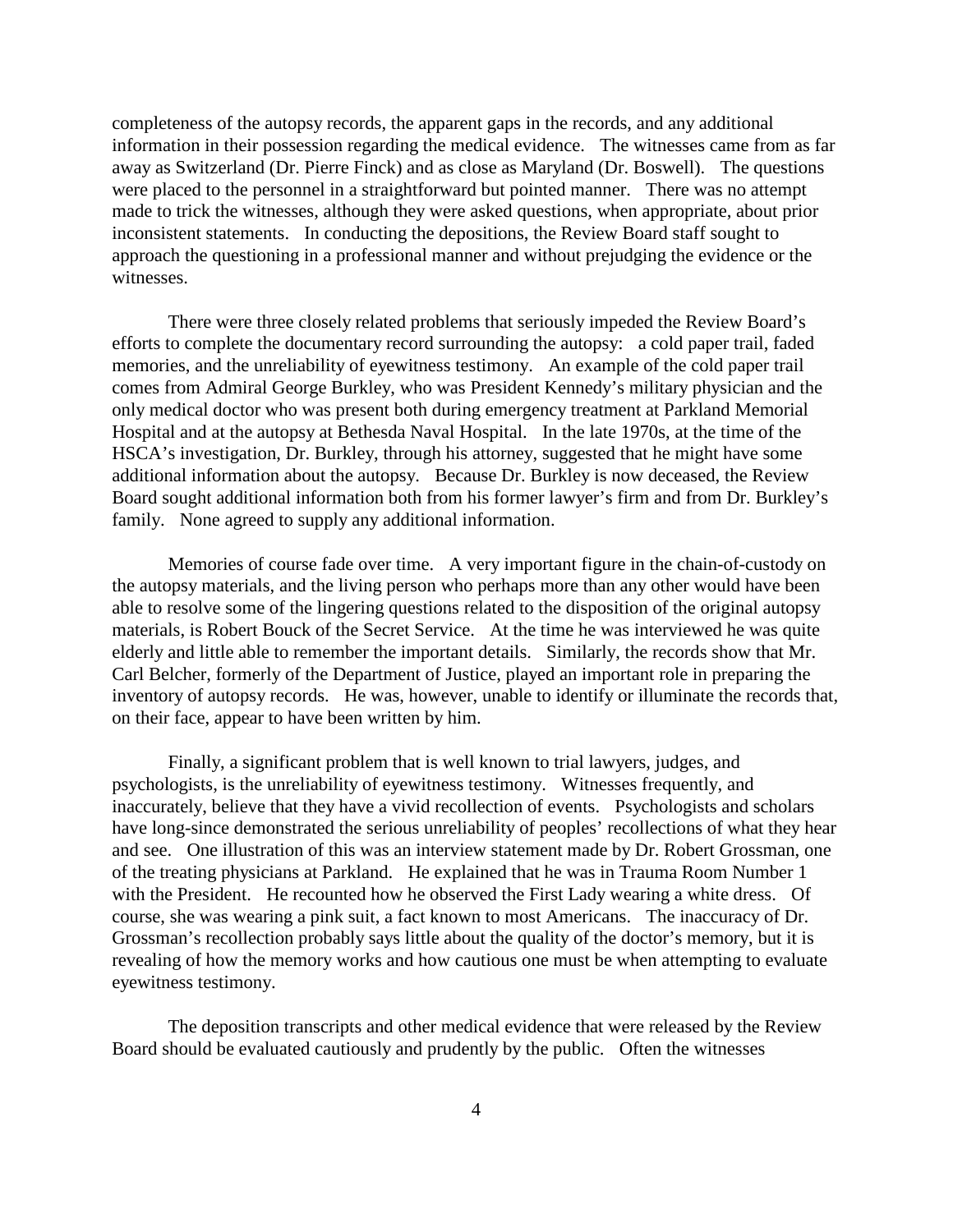contradict not only each other, but sometimes themselves. For events that transpired almost thirty-five years ago, all persons will have failures of memory. It would be more prudent to weigh all of the evidence, with due concern for human error, rather than take single statements as "proof" for one theory or another.

#### **B. Zapruder Film**

In the spring of 1996 the Review Board began to consider how it might answer questions about chain-of-custody, or provenance, of selected film records, or enhance or better preserve selected film records.

#### **1. Ownership of the Zapruder film**

At the time that Congress passed the JFK Act, Abraham Zapruder's famous 8mm film depicting the death of President Kennedy was in the possession of NARA. [RON]

### **2. Staff examinations of films designated as "in-camera" original, and first-generation copies, by NARA**.

The Review Board determined that one of its staff members would examine the Zapruder films at NARA designated as the original and two Secret Service copies (believed to be first-generation copies) for the purpose of recording characteristics of the three films. (The Review Board subsequently determined that the LMH Company -- the Zapruder family's company -- possessed a third first-generation copy of the Zapruder film.) The Review Board hoped that the staff's recorded observations would serve to provide information to a public that would not be able to obtain physical access to these films, and second, to determine whether the staff belived that the film should be examined by a professional photo lab. Ultimately, the staff recommended and the Review Board agreed that it would approach Eastman Kodak to request that Kodak examine the Zapruder film.

### **2. Eastman Kodak's** *Pro Bono* **Work for the Review Board Related to the Zapruder Film**

The Review Board staff first met with the Eastman Kodak Company in June of 1996 in Washington to discuss a wide variety of possible research topics related to the Zapruder film. At that time, Kodak stated that it would provide a limited amount of *pro bono* work for the Review Board. The Review Board continued discussions with Kodak laboratory officials in Rochester, New York, and subsequently met with Kodak technical experts James Milch and Roland Zavada.

At that meeting, Review Board staff identified three major areas of interest, only one of which related to the Zapruder film: (1) the possible digitization and enhancement of the Zapruder film, as well as edge print analysis of the original and first generation copies, and study of the optical characteristics of the Zapruder camera in relation to perceived "anomalies" in the original film; (2) the possible enhancement and, if necessary, optical (film) analysis of autopsy images; and (3)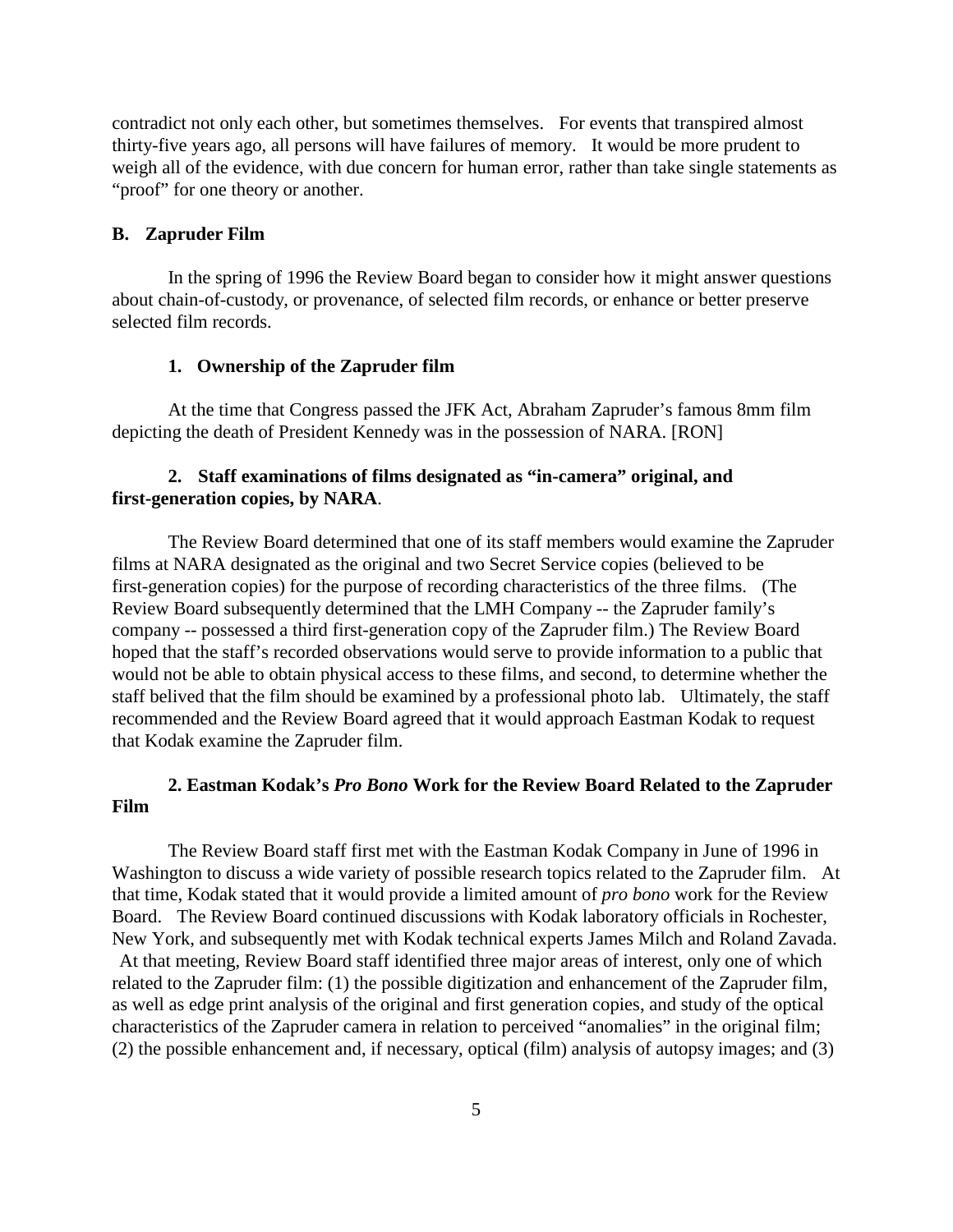a study of the provenance of film materials subpoenaed by the Review Board from Mr. Robert J. Groden for examination. Kodak laboratory experts viewed the original Zapruder film, a Secret Service first generation copy, and some of the Groden materials for the first time during a visit to NARA.

Kodak subsequently offered to contribute up to \$20,000 of labor and materials to the Review Board in *pro bono* work--the equivalent of roughly 35 man-days of effort. Kodak identified Zavada, a retired Kodak film chemist who was formerly Kodak's pre-eminent 8 mm film expert, as the consultant that Kodak rehired to attempt to write a "primer" explaining the optical operating characteristics of Abraham Zapruder's 8 mm Bell and Howell home movie camera, the relationship, if any, between the camera's optical operating characteristics and perceived "anomalies" in the original film, and questions about the provenance of the original film and the first generation copies. "Provenance" issues that Mr. Zavada took on included studying the chain-of-custody documents, conducting interviews of surviving personnel involved in the development of the original film, exposing and developing the 3 first generation copies, and studying manufacturer's edge print, processing lab edge print, and optical printer characteristics.

In addition, Mr. James K. Toner of Laboratory Head of Kodak's Imaging Sciences Resources Lab presented a methodology for making the best possible direct digitization of the original Zapruder film. Kodak also began to make arrangements with NARA and the Review Board for the preservation and enhancement of the autopsy images of President Kennedy

In September, 1997, Toner and Zavada visited Washington and, in addition to studying selected autopsy film and x-ray images of President Kennedy at NARA, they also studied perceived anomalies in the inter-sprocket areas of the original Zapruder film, and the emulsion characteristics and edge print characteristics of what NARA presumes to be the camera-original Zapruder film and the two Secret Service first generation copies. Following this visit, Zavada began writing his extensive report on Zapruder film issues, which expanded in scope as his research into camera optics and printer characteristics continued.

Kodak ultimately spent approximately \$53,000 on work related to the digitization and enhancement of autopsy images, and approximately \$11,000 on work related to Zapruder film issues, significantly exceeding its original estimate of \$20,000.00 maximum in donated labor and materials. The Review Board acknowledges Kodak's spirit of public service.

### **3. The Review Board Staff's Study and Clarification of Paul Hoch's FOIA Lead "CIA Document 450"**

The Review Board staff located and interviewed two former employees of the CIA's National Photographic Interpretation Center (NPIC) and questioned them about "CIA Document 450," a 1970s Freedom Of Information Act release--original document undated--that indicates NPIC had a version of the Zapruder film, made "internegatives" and "copies," and conducted a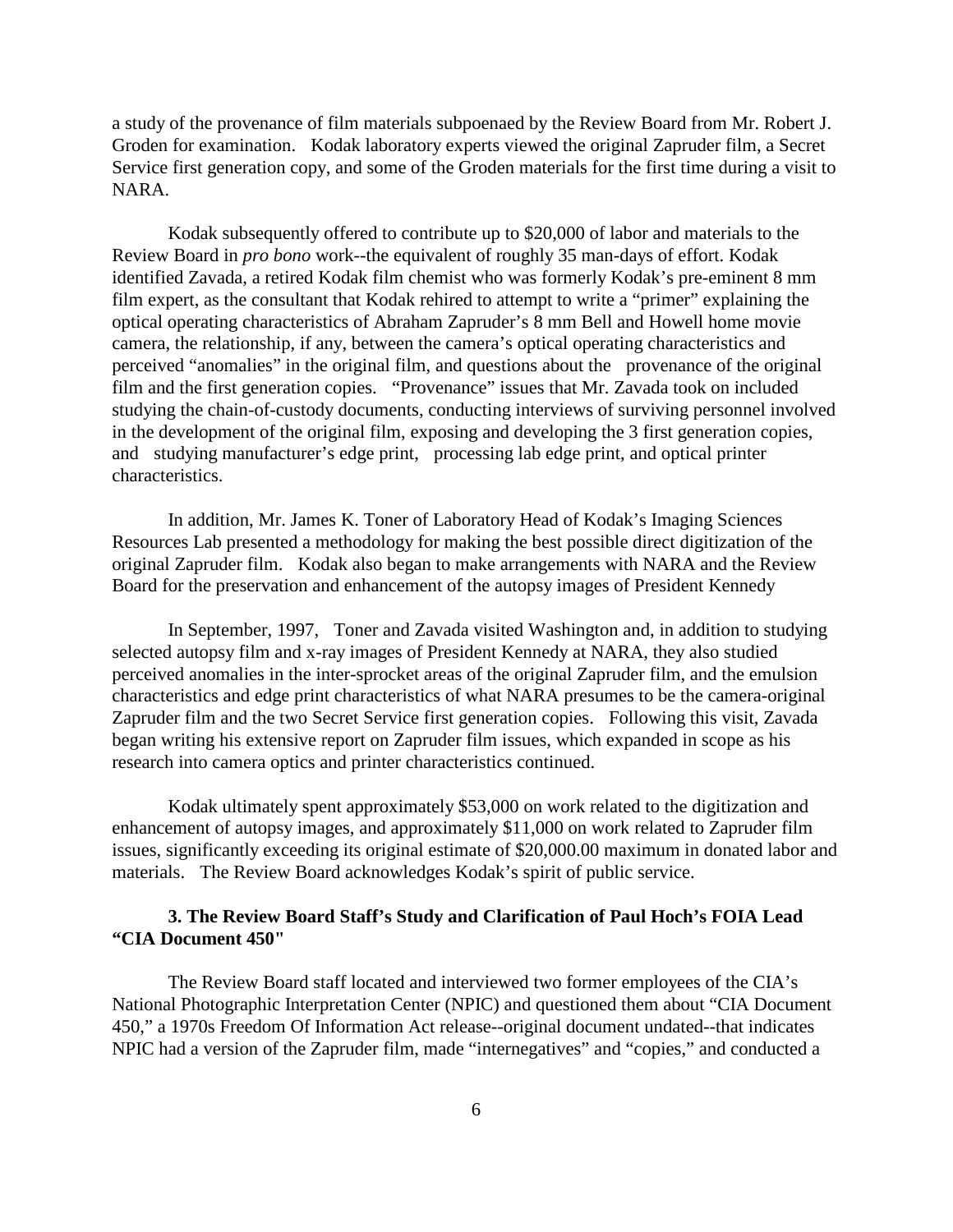"print test," and conducted a shot-and-timing analysis based on interpretation of the film's content.

Both men that the Review Board staff interviewed indicated that the internegatives made were of single frames only, and the prints made (from these same internegatives) were of single frames only--for briefing boards--and that they never reproduced (or altered) the film as a motion picture. They identified portions of the document related to this activity--magnification and reproduction of small motion picture frames as prints. To this extent, the document has been demystified. However, other questions, such as who conducted the shot-and-timing analysis, and who assembled the briefing boards, remain unanswered.

### **C. Ballistics**

### [TRACY]

also include in this section:

The Review Board has carefully considered NARA's objections to the inclusion of artifacts as "records," but decided that this inclusion is necessary to achieve the purposes of the JFK Act. The Review Board notes that artifacts that became exhibits to the proceedings of the Warren Commission have long been in the custody of NARA, and decided that these artifacts should remain in the JFK Assassination Records Collection. The Review Board further believes that the unique issues of public trust and credibility of government processes that prompted enactment of the JFK Act requires that artifacts be included within the JFK Assassination Records Collection. The strong support that commenting members of the public gave to this position reinforces this conclusion. The Review Board included in its proposed regulations, and retained in § 1400.7(b)-(c) of the final interpretive regulations, language intended to address NARA's concerns about potential copying requirements and preservation issues unique to artifacts.